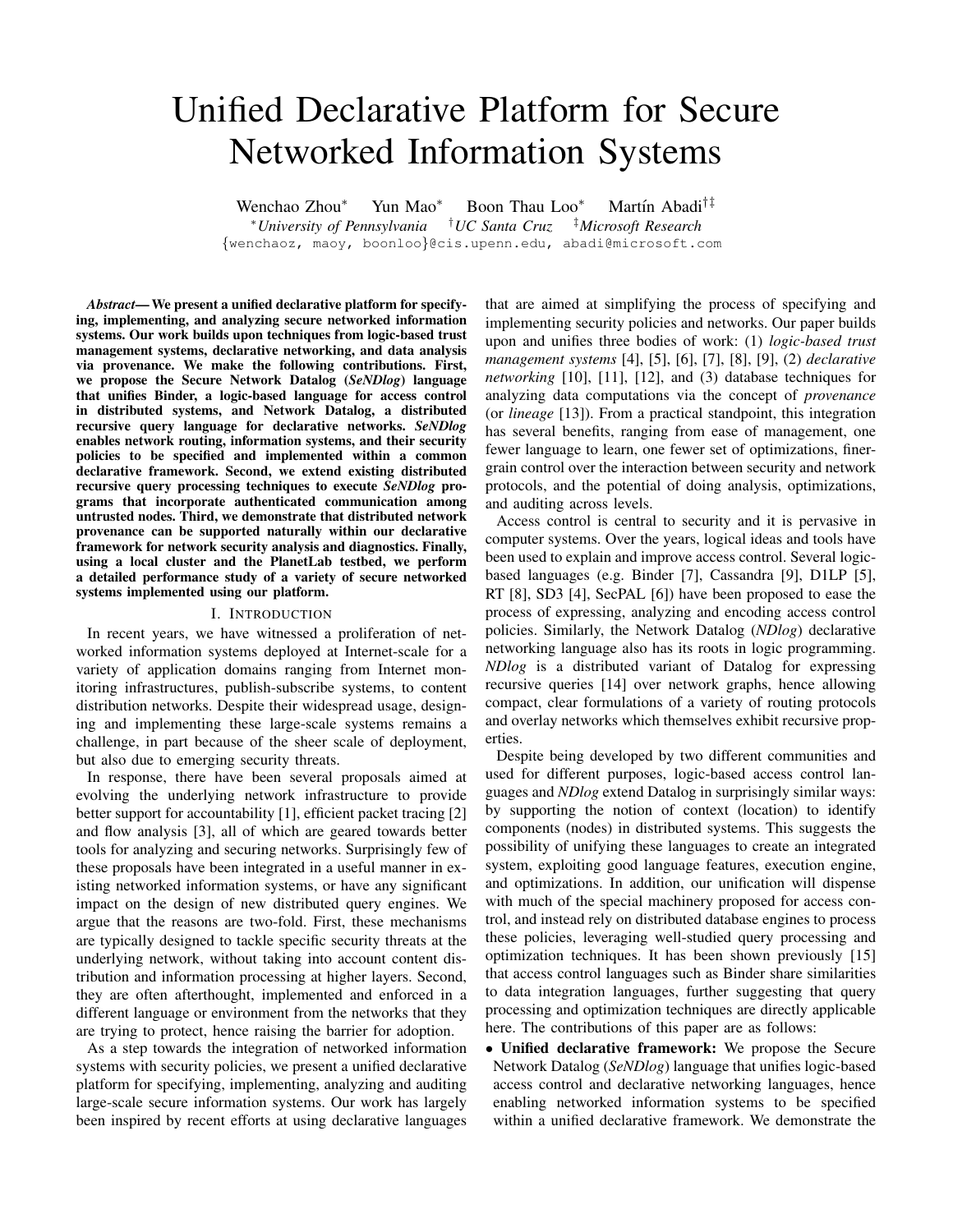flexibility and compactness of *SeNDlog* via secure specifications of the path-vector routing protocol, Chord distributed hash table (DHT) [16], and the PIER [17] distributed query processor. Our system additionally provides support for dynamically layering multiple overlays at runtime (e.g. PIER over Chord), hence enabling security policies to be enforced and integrated across various layers.

- Authenticated distributed query processing: We extend the *pipelined semi-naïve* (PSN) [12] evaluation used in declarative networks for asynchronous pipelined evaluation of distributed recursive queries, to incorporate *authenticated communication* into query execution. In our proposed *authenticated PSN* extension, all communication generated by the execution plans is digitally signed and authenticated to ensure that the identities of participating nodes can be determined and validated.
- Diagnostics with network provenance: The dataflow framework used in declarative networking captures information flow as distributed queries. Hence, it is natural to utilize *data provenance* [13] to "explain" the existence of any network state, which is analogous to the use of *prooftrees* [4] in security audits. We propose a taxonomy of data provenance and demonstrate that they map into use cases for secure networking, including real-time diagnostics, forensics, and trust management.
- Prototype evaluation: We have developed a prototype based on the P2 declarative networking system [12]. On a local cluster and PlanetLab [18], we experimentally validate declarative secure implementations of the path vector protocol, Chord, and PIER query processor, as well as network provenance support in our system.

The paper is organized as follows. In Section [II,](#page-1-0) we first present a background overview of trust management and declarative networking languages, focusing on the Binder [7] and *NDlog* [12]. In Section [III,](#page-2-0) we present the unified *SeNDlog* language, and present several examples in Section [IV](#page-3-0) that illustrate usage of the language. In Section [V,](#page-4-0) we demonstrate how *SeNDlog* queries are compiled into authenticated dataflows to implement a variety of secure information systems. Section [VI](#page-6-0) outlines analysis opportunities that are enabled with the integration of network provenance into our system. We present evaluation results in Section [VII.](#page-7-0)

#### II. BACKGROUND

<span id="page-1-0"></span>As background, we first introduce *Binder*, a representative logic-based access control language, and the *NDlog* declarative networking language. These two languages serve as the basis for the unified declarative language described in the next section.

Binder and *NDlog* are query languages based on Datalog [14]. A Datalog program consists of a set of declarative *rules*. Each rule has the form  $p := q1, q2, \ldots, qn$ . which can be read informally as " $q1$  and  $q2$  and ... and qn implies p". Here, p is the *head* of the rule, and q1, q2,...,qn is a list of *literals* that constitutes the *body* of the rule. Literals are either *predicates* with *attributes* (which are bound to variables or constants by the query), or boolean expressions that involve function symbols (including arithmetic) applied to attributes. In Datalog, rule predicates can be defined with other predicates in a cyclic fashion to express recursion. The order in which the rules are presented in a program is semantically immaterial; likewise, the order predicates appear in a rule is not semantically meaningful. Commas are interpreted as logical conjunctions (AND). The names of predicates, function symbols, and constants begin with a lowercase letter, while variable names begin with an uppercase letter. An optional Query rule specifies the output of interest (i.e. result tuples).

# *A. Binder: Access Control Language*

Binder program is a set of Datalog-style logical rules. In addition, Binder has a notion of *context* that represents a component in a distributed environment and a distinguished operator says. For instance, in Binder we can write:

```
b1 access(P, 0, read) :- good(P).b2 access(P, 0, read) :- bob says access(P, 0, read).
```
The says operator implements a common logical construct in authentication [19], where we assert "p says s" if the principal p supports the statement s. The above rules b1 and  $b2$  can be read as "any principal P may access any object  $\circ$  in read mode if  $P$  is good or if bob says that  $P$  may do so". The says operator abstracts from the details of authentication.

A principal in Binder refers to a component in a distributed environment. Each principal has its own local *context* where its rules reside. Binder assumes an *untrusted* network, where different components can serve different roles running distinct sets of rules. Because of the lack of trust among nodes, a component does not have control over rule execution at other nodes. Instead, Binder allows separate programs to interoperate correctly and securely via the export and import of rules and derived tuples across contexts. For example, rule b2 can be a local rule that is executing in the context of principal alice, which imports derived may-access tuples from the principal bob into its local context via bob says  $may-access(p, o, read)$  in its rule body. In one specific implementation, communication happens via signed certificates, where derived tuples and rules signed using the private key of the exporting context can be imported by another context and checked using the corresponding public key.

## <span id="page-1-1"></span>*B. NDlog: Declarative Networking Language*

The high level goal of *declarative networks* is to build extensible network architectures that achieve a good balance of flexibility, performance and safety. Declarative networks are specified using *Network Datalog* (*NDlog*), which is a distributed recursive query language used for querying network graphs. *NDlog* queries are executed using a distributed query processor to implement the network protocols, and continuously maintained as distributed views over existing network and host state. Declarative queries such as *NDlog* are a natural and compact way to implement a variety of routing protocols and overlay networks. For example, traditional routing protocols can be expressed in a few lines of code [10], and the Chord DHT in 47 lines of code [11]. When compiled and executed, these declarative networks perform efficiently relative to imperative implementations, while achieving orders of magnitude reduction in code size. To illustrate, the following two *NDlog* rules compute all pairs of reachable nodes: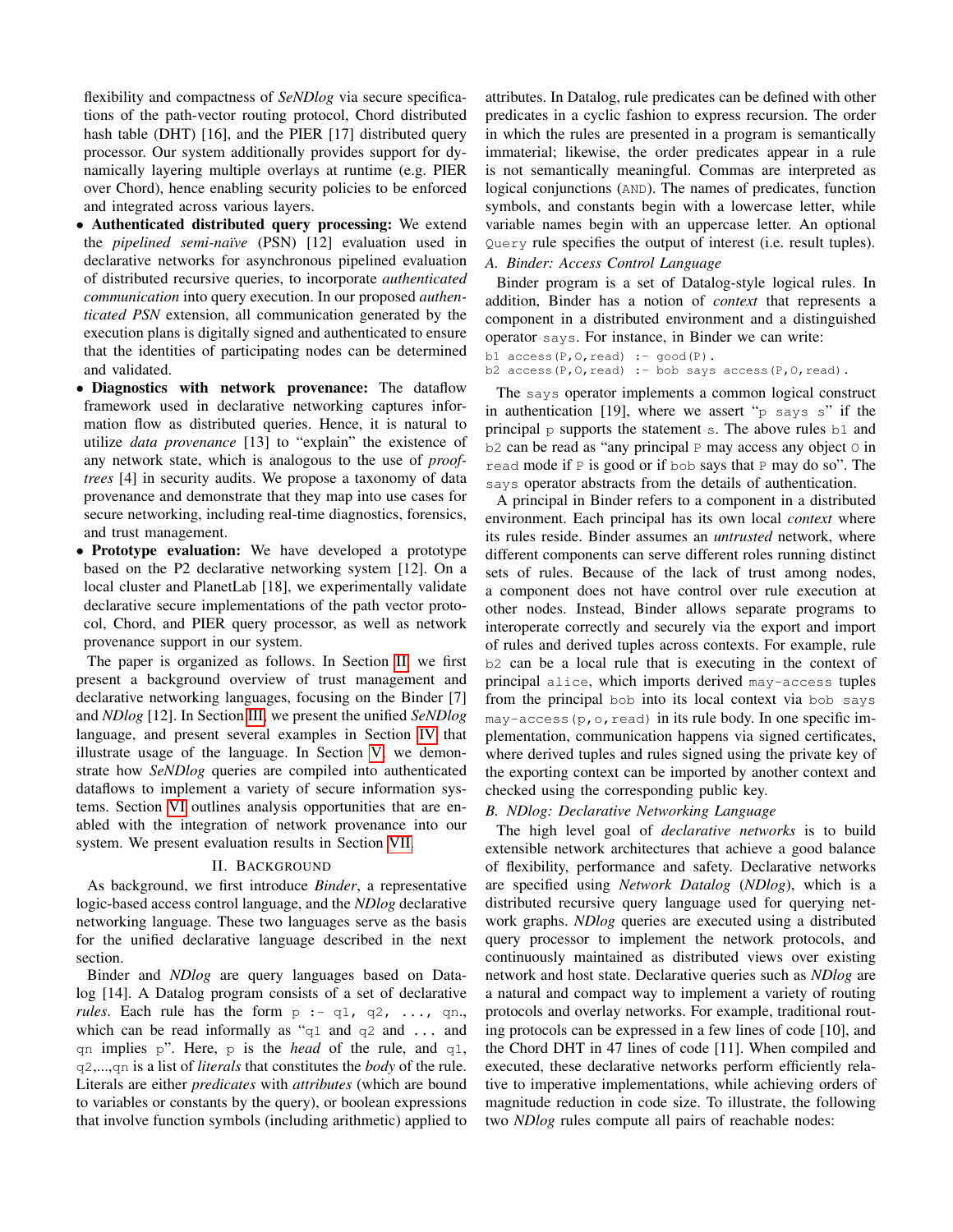```
r1 reachable(@S,D) :- link(@S,D).
r2 reachable(@S,D) :- link(@S,Z), reachable(@Z,D).
Query reachable(@S,D).
```
The rules  $r1$  and  $r2$  specify a distributed transitive closure computation, where rule  $r1$  computes all pairs of nodes reachable within a single hop from all input links, and rule  $r2$  expresses that "if there is a link from  $S$  to  $Z$ , and  $Z$  can reach D, then S can reach D." By modifying this example, it has been shown in previous work [10] that we can construct more complex routing protocols, such as the distance vector and path vector routing protocols.

*NDlog* supports a *location specifier* in each predicate, expressed with @ symbol followed by an attribute. This attribute is used to denote the source location of each corresponding tuple. For example, all reachable and link tuples are stored based on the @S address field. The output of interest (indicated by the rule  $Query)^{1}$  $Query)^{1}$  $Query)^{1}$  is the set of all reachable( $($ GS,D) tuples, representing reachable pairs of nodes from S to D. The above *NDlog* program is executed as distributed stream computations, where streams of link and reachable tuples are joined at different nodes to compute routing tables.

## *C. Comparing Binder and NDlog*

Having introduced Binder and *NDlog*, we highlight some similarities and differences between these two languages to set the stage for the unified language design in the next section.

- Trusted vs untrusted networks: Since Binder and *NDlog* are designed for distributed settings, Binder's notion of *context* is similar to *NDlog*'s notion of *location specifier*. However, *NDlog* is designed for a fully trusted environment, where generated tuples are blindly accepted by nodes based on their specified locations. Binder assumes an untrusted network, where rules are executed with their own context, and communication happens via the use of "says" which requires authentication.
- Export of derived tuples: In Binder, security policies are not integrated with the policy for exporting data. To illustrate, in rule b2, it is not possible to express the restriction that principal alice can export may-access(P, O, read) only to principal bob. Such restrictions on messages to selected recipients are important in secure network protocols, both for performance and secrecy. *NDlog* achieves that with the use of location specifiers at the rule head.
- Bottom-up vs top-down evaluation: Most practical access control languages utilize a top-down (or backward-chaining) evaluation strategy. Specific requests are made as goals, which are then resolved against the security policies, hence minimizing the disclosure of sensitive information. On the other hand, declarative networking protocols adopt a bottomup evaluation strategy, which is a better fit for the incremental continuous execution model of network protocols. To achieve goal-oriented operations in a bottom-up evaluation engine, there are well-known database optimizations such as magicsets [20] which rewrites existing rules based on the output of interest to avoid computing redundant facts while leveraging set-at-a-time operations.

<span id="page-2-1"></span><sup>1</sup>Note that the Query rule is not mandatory, in which case, all derived output tuples will be continuously computed and maintained in the network.

#### III. SECURE NETWORK DATALOG

<span id="page-2-0"></span>The *SeNDlog* language unifies Binder and *NDlog* with the following goals in mind. First, the language is as expressive as Binder and *NDlog*. Second, *SeNDlog* must support authenticated communication and enable the differentiation of principals according to their roles in trusted and untrusted networked environments. Note that we have chosen Binder as a starting point for *SeNDlog* because of its simple language design and similarities to *NDlog*. Despite its simplicity, we show in the next section that the unified language can support a variety of networked systems and security policies.

## <span id="page-2-3"></span>*A. Rules within a Context*

In *SeNDlog*, we bind a set of rules and the associated tuples to reside at a particular node. We do this at the top level for each rule (or set of rules), for example by specifying:

- At N, r1 p :- p1,p2,...,pn.
	- r2 p1 :- p2,p3,...,pn.

The above rules  $r1$  and  $r2$  are in the context of N, where N is either a variable or a constant representing the principal where the rules reside. If  $N$  is a variable, it will be instantiated with local information upon rule installation. In a trusted distributed environment, N simply represents the network address of a node: either a physical address (e.g. IP addresses) or a logical address (e.g. overlay identifier). In a multi-user multilayered network environment where multiple users and overlay networks may reside on the same physical node, N can include the user name and an overlay network identifier. This is unlike declarative networking, where location specifiers denote physical IP address. To differentiate from *NDlog*'s use of location specifiers, we refer to such forms of addressing in *SeNDlog* as *composite location specifiers* [21]. As we will demonstrate later, composite location specifiers enable one to specify networked information systems that involve multiple principals and authentication at different network layers.

## <span id="page-2-2"></span>*B. Communicating Contexts*

Similar to Binder, the *SeNDlog* language allows different principals or contexts to communicate via import and export of tuples. The communication serves two purposes: (1) maintenance messages as part of a network protocol's updates on routing tables, and (2) distributed derivation of security decisions. Imported tuples from a principal N are automatically quoted using "N says", to differentiate them from local tuples. During the evaluation of *SeNDlog* rules, we allow derived tuples to be communicated among contexts via the use of *import predicates* and *export predicates*:

**Definition 1:** An *import predicate* is of the form "N says p" in a rule body, where principal N asserts the predicate p.

**Definition 2:** An *export predicate* is of the form "N says  $p@X"$  in a rule head, where principal N exports the predicate p to the context of principal X. Here, X can be a constant or a variable. If  $\times$  is a variable, in order to make bottom-up evaluation efficient, we further require that the variable X occur in the rule body. As a shorthand, we can omit " $N$  says" if  $N$ is the principal where the rule resides.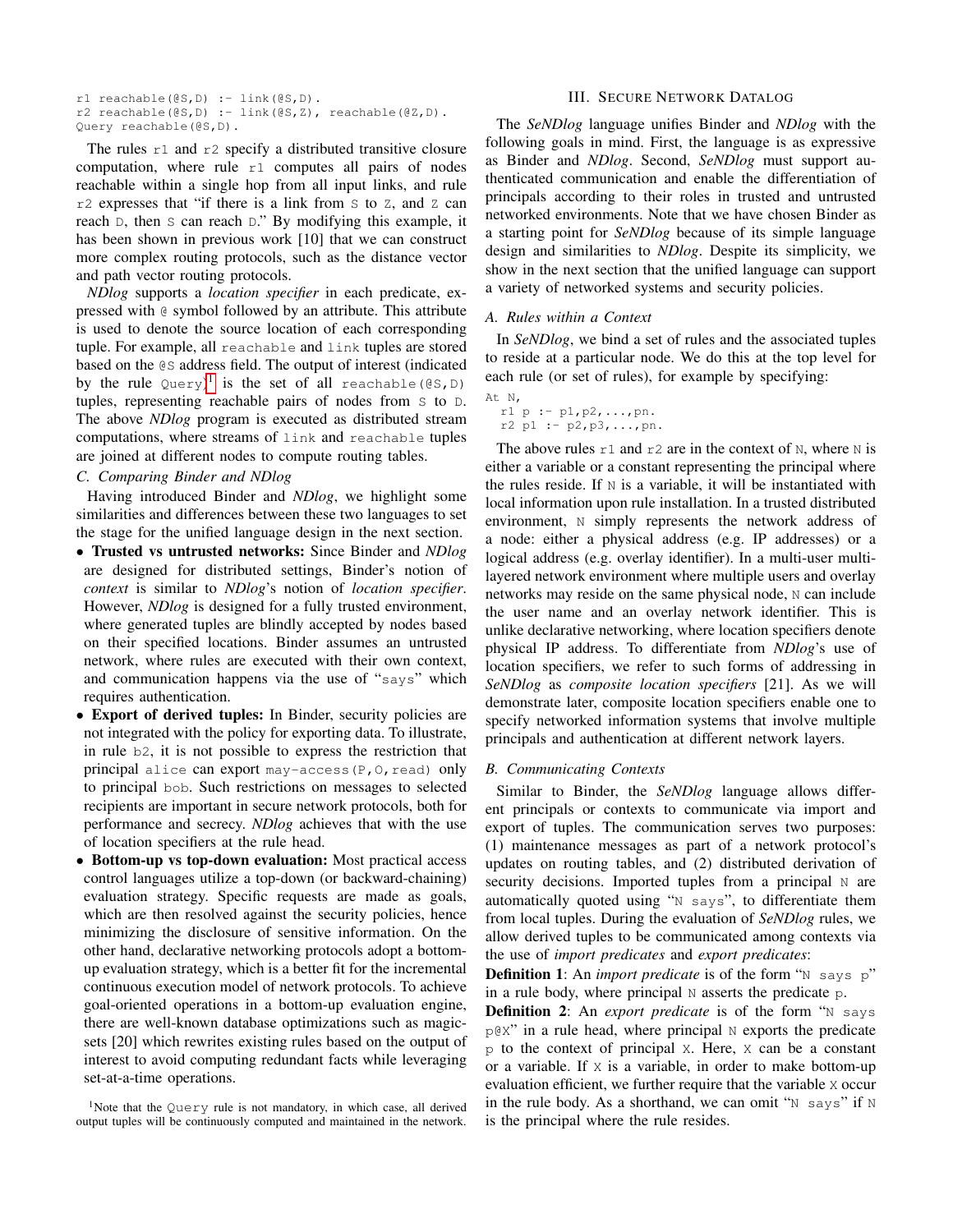The use of export predicates ensures confidentiality and prevents information leakage, by only exporting tuples to specified principals. With the above definitions, a *SeNDlog* rule is a Datalog rule where the rule body can include import predicates, and the rule head can be an export predicate. We provide a concrete example with the following rules:

```
At N,
e1 p(X, Y) :- p1(X), p2(Y).
e2 p(X, Y, W) :- Y says p1(X), Z says p2(W), Z!=N.
e3 p(Y,Z)@X :- p1(X), Y says p2(Z).
e4 Z says p(Y)@X :- Z says p(Y), p1(X).
```
Rule  $e1$  is a traditional Datalog rule. Rule  $e2$  contains two predicates  $p1$  and  $p2$  imported from  $Y$  and  $Z$  respectively. The output of e1 and e2 are stored locally as p. Rules e3 and e4 contain an import predicate each, and export their derived heads to  $X$ . Note that, in rule  $e4$ , the export principal  $Z$  differs from the principal N. To ensure that  $p$  is indeed asserted by  $z$ , we introduce the *honesty constraint* in all *SeNDlog* rules:

**Definition 3:** A *SeNDlog* rule in the context of principal N is *honest* if the following condition is satisfied: if the rule head is " $X$  says p", where  $X$  is a constant or a variable, either  $X$ is N, or "X says p" occurs in the body of the rule.

The honesty constraint enables a simple implementation. Specifically, for security, whenever a principal other than N exports  $N$  says p, it should provide a proof that this is the case; the proof is a signature by N. With this constraint, the principal may simply forward the signature that corresponds to the occurrence of N says p in the rule body. Like *NDlog*, *SeNDlog* allows derived tuples to be exported to *specific* nodes via the export predicates. This is done as a way of enforcing secrecy and also performance (avoiding broadcast of tuples).

# *C. Different Levels of Says*

The implementation of "says" may depend on the system and its context. Ideally, *SeNDlog* should support a heterogeneous network where nodes have different security levels. In a hostile world, "says" may require digital signatures. For example, in rule  $e^3$  from Section [III-B,](#page-2-2) N should check that  $p^2$ indeed came from Y by checking the signature of the imported tuple against Y's public key. In a more benign world, "says" may simply append a cleartext principal header to a message and this will of course be cheaper. Somewhere in between, the use of digital signatures may be applied only to certain important messages: there is a trade-off between security and efficiency, and the language does not provide any leverage in deciding how that trade-off should be made. Note however that the policy writer could easily provide hints along with rules, indicating that some "says" are more important than others.

Going further, one can support multiple "says" constructs with different security levels. This requires the export predicate be explicit about the security level, e.g. "N says0  $p@X"$ exports predicate  $p$  to X with security level 0 (which may simply involve a cleartext principal header with no signatures), and  $X$  can only import  $p$  in its rule body via an authentication scheme at the same or higher security level.

# IV. PRACTICAL SENDLOG EXAMPLES

<span id="page-3-0"></span>We provide three *SeNDlog* example specifications of secure networked systems. Our examples are based on modifications to existing declarative networks to incorporate various security policies. This is by no means intended to be an exhaustive coverage of the possibilities. Our main goal here is to illustrate flexibility and compactness of *SeNDlog*, and to illustrate the key language features of *SeNDlog*.

#### <span id="page-3-1"></span>*A. Path-Vector Routing Protocol*

Our first example is based on the declarative path vector protocol as presented in the original declarative routing [10] paper. At every node z, this program takes as input  $neighbour(Z,X)$ tuples that contain all neighbors X for Z. The program generates route( $Z$ ,  $X$ ,  $P$ ) tuples, each of which stores the path P from source Z to destination X. The basic protocol specification is similar to the all-pairs reachable example presented in Section [II-B,](#page-1-1) with additional predicates for computing the actual path using the f-concat function which prepends neighbor  $\times$  to the input path  $\ddot{P}$ .

The input carryTraffic and acceptRoute tables are used to represent the export and import policies of node Z respectively. Each carryTraffic( $Z$ , $X$ , $Y$ ) tuple represents the fact that node  $z$  is willing to serve all network traffic on behalf of node  $X$  to node  $Y$ , and each accept Route ( $Z$ ,  $Y$ ,  $X$ ) tuple represents the fact that node Z will accept a route from node X to node Y. A more complex version of this protocol will have additional rules that derive carryTraffic and acceptRoute, avoid path cycles and also derive shortest paths with the fewest hop counts.

```
At Z,
```

```
z1 route(Z,X,P) :- neighbor(Z,X), P=f initPath(Z,X).
z2 route(Z, Y, P) :- X says advertise(Y, P),
     acceptRoute(Z,X,Y).
z3 advertise(Y,P1)@X :- neighbor(Z,X), route(Z,Y,P),
     carryTraffic(Z, X, Y), P1=f_concat(X, P).
```
The path-vector protocol is used for inter-domain routing over the Internet, and it is known to be vulnerable to a variety of attacks due to the lack of mechanisms for verifying the authenticity and authorization of routing control traffic. One potential solution is to authenticate every routing control message, as proposed for Secure BGP [22].

In our example program, we can specify such authentication naturally via the use of "says" that ensures that all advertise tuples are verified by the recipients for authenticity. Rule  $z1$  takes as input neighbor( $z$ ,  $x$ ) tuples, and computes all the single hop route( $Z$ ,  $X$ ,  $P$ ) containing the path  $[z, x]$  from node z to x. Rules  $z^2$ -z3 are used to compute routes of increasing hop counts. Upon receiving an advertise(Y, P) tuple from X, Z uses rule  $z^2$  to decide whether to accept the route advertisement based on its local acceptRoute table. If the route is accepted, a route tuple is derived locally, and this results in the generation of an advertise tuple which is further exported by node z via rule  $z3$  to some of its neighbors  $x$  as determined by the policies stored in the local carryTraffic table.

#### <span id="page-3-2"></span>*B. Chord DHT*

Our second example is based on a declarative Chord implementation originally presented in 47 rules. Our modifications avoid a security weakness in a DHT where malicious nodes can occupy a large range of the key space [23]. There are three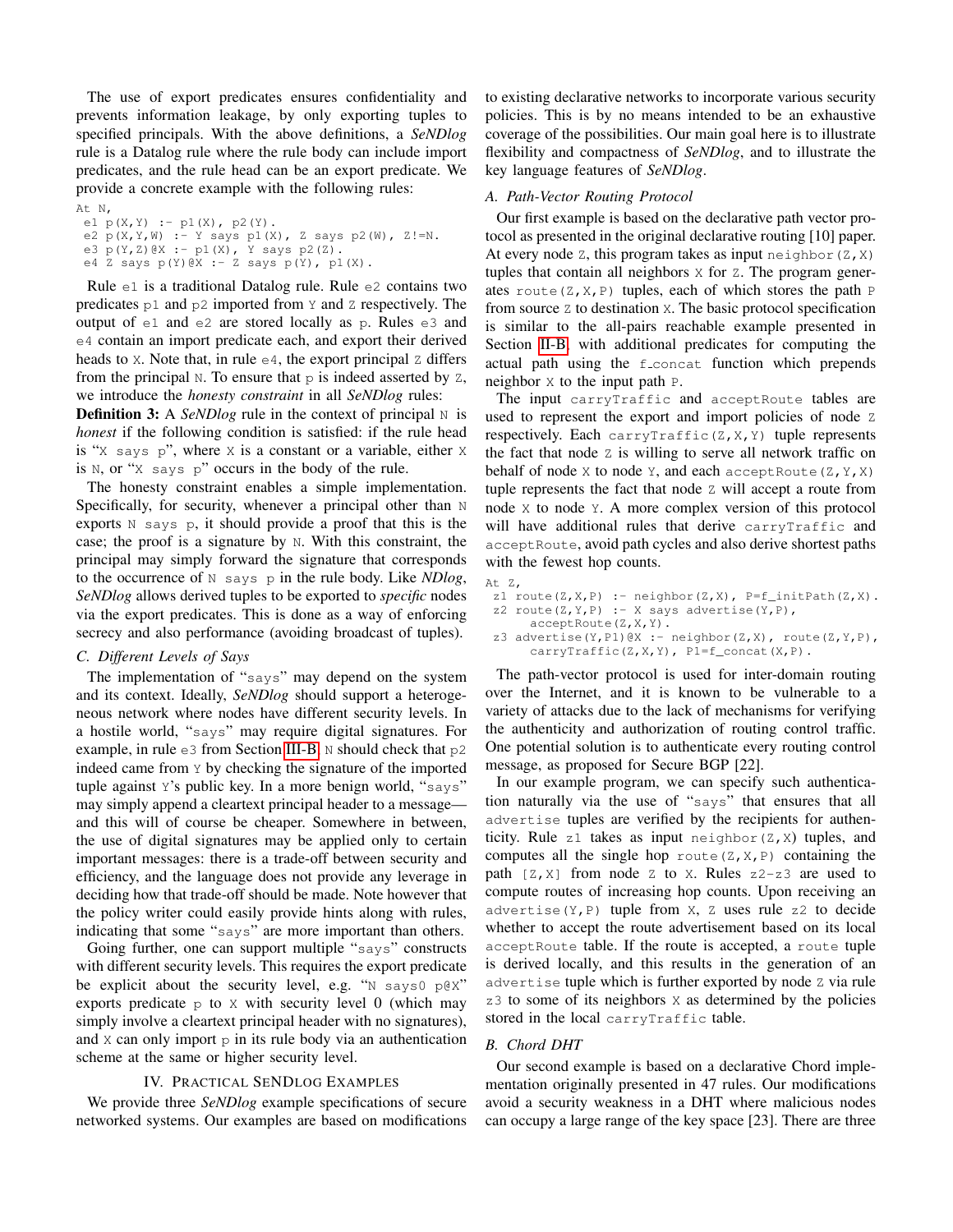```
types of nodes: (1) a new node NI joining the chord network,
2) the certificate authority CA, and (3) the landmark node<sup>2</sup>
LI. Each node runs its respective set of rules as follows:
At NI,
 nil requestCert(NI, K)@CA :- startNetwork(NI),
      publicKey(NI,K), MyCA(NI,CA).
 ni2 nodeID(NI,N) :- CA says nodeIDCert(NI,N,K)
 ni3 CA says nodeIDCert(NI,N,K)@LI :-
      CA says nodeIDCert(NI, N, K), landmark(NI, LI).
At CA,
  ca1 nodeIDCert(NI,N,K)@NI :-
      NI says requestCert(NI,K),
      S=secret(CA, NI), N=f_generateID(K, S).
```

```
At LI,
```

```
li1 acceptJoinRequest(NI) :-
     CA says nodeIDCert(NI,N,K).
```
In rule ni1, a node NI that wishes to join the Chord network first exports a requestCert tuple to its CA (as indicated in the entry in its MyCA table) to request *nodeID certificates*. Upon receiving the request, the CA generates a nodeIDCert  $(NI,N,K)$ tuple containing the nodeID certificate, which is then exported back to node  $NI$ . The nodeIDCert $(NI,N,K)$  tuple contains the address of node NI, the corresponding public key K, and a generated identifier N randomly chosen from the keyspace using the function  $f$ -generateID(K, S) that takes as input the public key of K and a previously exchanged secret S known only to the CA and NI.

Upon importing the nodeIDCert tuple from the CA, using rule ni2, node NI initializes its local node identifier which is stored as a nodel  $(NI,N)$  tuple. It also forwards the nodeIDCert to its landmark node LI in order to join the chord network. At the landmark node LI, nodeIDCert is imported and checked for authenticity. If nodeIDCert is accepted, the landmark node derives an acceptJoinRequest(NI) tuple that can further be used to generate a lookup request to locate the successor node on behalf of node NI.

Once node NI successfully joins the Chord network, the rules as presented [11] can then be used by node NI to implement the rest of the Chord protocol (see [11] for detailed specification). Beyond addressing this specific weakness of Chord, one can further modify the current declarative Chord specifications such that authentication happens among *all* Chord nodes. In this case, all message exchanged between any Chord nodes has to be similarly communicated via the use of says, and digitally signed by each node.

# <span id="page-4-2"></span>*C. PIER Distributed Query Processor*

Our third example is based on the distributed join capabilities supported by the PIER [17] query processor. In an untrusted p2p environment, authenticated communication is essential for ensuring that every PIER node only processes tuples generated by other PIER nodes that they trust. Our program takes as input two tables tableA and tableB owned by principals alice and bob and performs a distributed join:

```
At alice,
 al storeA(X, Y)@NI :- tableA(X, Y), K=f_sha(X),
      NI=Chord::K.
```
<span id="page-4-1"></span><sup>2</sup>In any Chord DHT, there are a number of landmark nodes that are known apriori. All nodes join the Chord network via these landmarks.

```
At bob,
b1 storeB(X,Y)@NI :- tableB(X,Y), K=f_sha(X),
      NI=Chord::K.
At NI,
```

```
r1 result(X,Z)@r :- alice says storeA(X,Y),
    bob says storeB(Y,Z).
```
Rules a1 and b1 are executed by alice and bob to store all tableA and tableB tuples in the DHT. Chord::K is an example of a *composite location specifier* that we introduced in Section [III-A,](#page-2-3) where Chord denotes the Chord overlay, and K denotes a logical address in the form of a Chord identifier. Both alice and bob compute the SHA-1 hash of the first attribute X to generate a Chord identifier K. The resulting storeA and storeB tuples are then sent to the node NI which is responsible for storing tuples for the Chord identifier K. These tuples include the signatures of alice and bob, which are verified before being stored at NI.

The join query (denoted by rule  $r1$ ) is issued by node r. This rule is disseminated and executed on all PIER nodes NI, resulting in a distributed join of all tableA and tableB tuples indexed by the DHT. The result tuples computed from the join are sent back to the requesting node r.

## Layered authentication

The above *SeNDlog* program demonstrates *layered authentication*: the PIER query processor is layered over the Chord DHT, and authentication can happen at either the PIER or Chord layer. For example, the rules a1 and b1 enable the authentication of every published tuple generated by alice and bob. This authentication happens at the PIER query processing layer, and the underlying Chord is agnostic to it. On the other hand, to index the tuples of both alice and bob in the DHT, the rules a1 and b1 themselves invoke Chord's lookup for the key K. In this case, Chord routing messages that result from executing these rules may require further authentication among the underlying Chord nodes.

#### Distributed join

The above rule r1 specifies a distributed join of two tables. In the actual PIER system, this requires "rehashing" (or repartitioning) both tables based on their respective join attributes. The following rules perform this repartitioning step followed by the actual distributed join:

```
At NI,
r1a alice says rehashA(X,Y)@RI :-
      alice says storeA(X,Y), K=f_sha(Y), RI=Chord::K.
At RI:
r1b result(X,Z)@r :- alice says rehashA(X,Y),
      bob says storeB(Y,Z).
```
In rule r1a, all storeA tuples are rehashed as rehashA tuples based on the hash of the join attribute Y. All rehashed tuples retain the original signature of alice, adhering to the *honesty constraint* (Section [III-B\)](#page-2-2). The join is performed at node RI with local storeB tuples, and the resulting result tuples are sent back to the requesting node r.

#### V. SECURE QUERY PROCESSING

<span id="page-4-0"></span>Having presented the *SeNDlog* language and three representative protocols written in the language, we next describe query processing techniques for executing *SeNDlog* programs. Our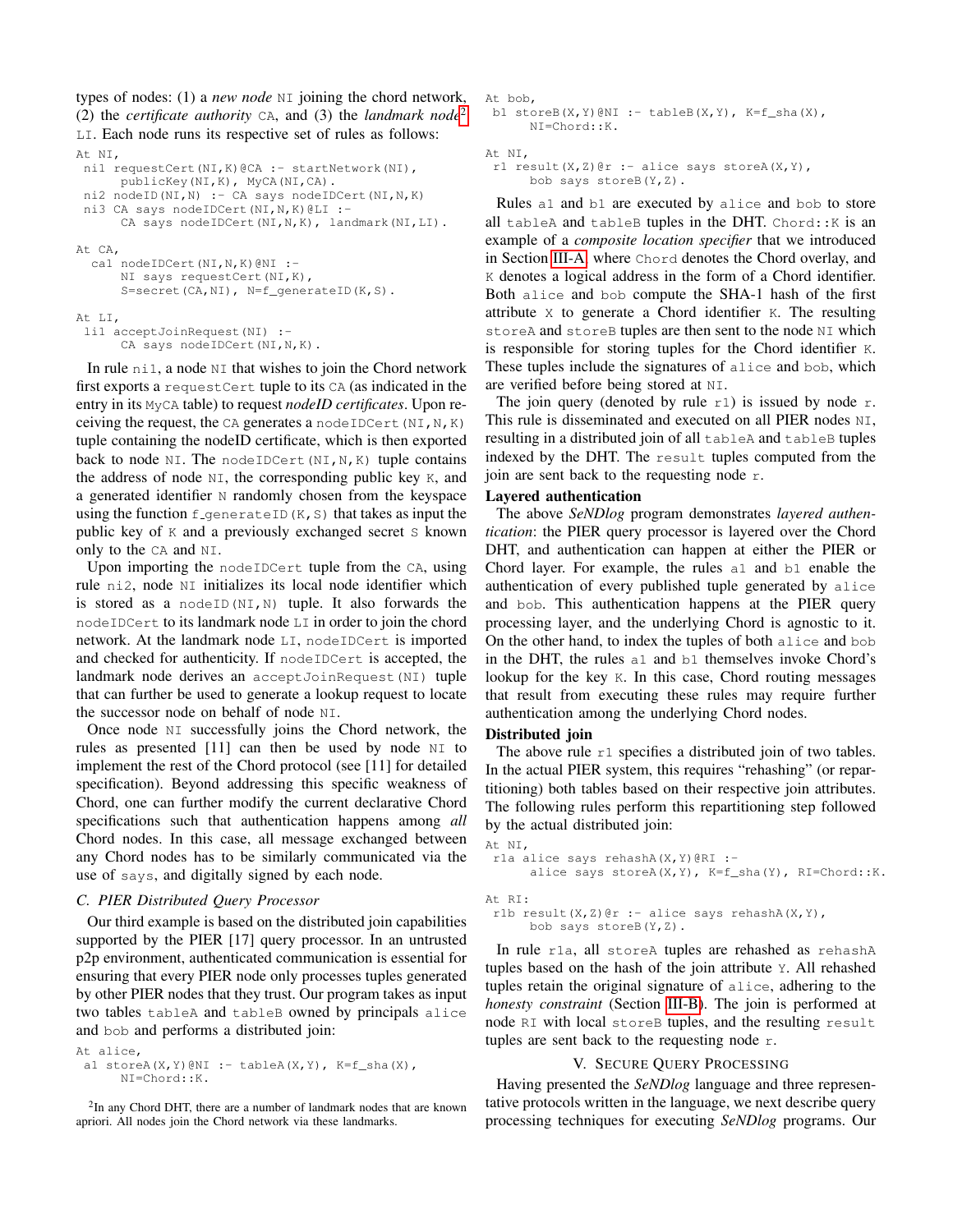proposed *Authenticated Pipelined Semi-na¨ıve* (APSN) is an adaptation of the *Pipelined Semi-naïve* (PSN) [12] proposed for declarative networks.

## *A. Background on PSN*

We briefly introduce PSN before describing APSN. Unlike traditional semi-naïve evaluation, PSN does not require computations in synchronous rounds (or iterations), a prohibitively expensive operation in distributed settings. We consider the following recursive Datalog rule:

$$
d: d_1, d_2, ..., d_n, b_1, b_2, ..., b_m
$$

where there are *n* derived predicates  $(d_1, ..., d_n)$ , and *m* base *predicates*  $(b_1, ..., b_m)$  in the rule body. Derived predicates refer to intensional relations that are derived during rule execution, and may be mutually recursive with d. Base predicates refer to extensional (stored) relations whose values are not changed during rule execution. In PSN, a delta rule is generated for each derived predicate, where the  $k^{th}$  *delta rule* is of the form:

$$
\triangle d: d_1, ..., d_{k-1}, \triangle d_k, d_{k+1}, ..., d_n, b_1, b_2, ..., b_m
$$

where  $\triangle d_k$  denotes a tuple  $t_k \in d_k$  that is used as input to the rule for computing new  $d$  tuples.

In the simplest version of PSN with no buffering, tuples are processed tuple-at-time in a pipelined fashion. Each node maintains a FIFO queue (ordered by arrival timestamp) of new input tuples. Each new tuple is dequeued and is used as input to its respective a delta rule. The execution of a delta rule may generate new tuples which are either inserted into the local queue or sent to a remote node for further execution. Duplicate evaluations are avoided using local arrival timestamps, where each new tuple is only processed with tuples with older timestamps.

#### *B. Authenticated PSN*

APSN differs from PSN in its processing of tuples that are sent from one node to another. Consider the following *SeNDlog* rule in the context of principal p:

At p,

 $a : d_1, ..., d_n, b_1, ..., b_n, p_1 \text{ says } a_1, p_2 \text{ says } a_2, ..., b_0 \text{ says } a_0.$ where there are  $n$  derived and  $m$  base predicates as before,  $o$ additional import predicates of the form " $p_k$  says  $a_k$ " in the rule body, and an export predicate in the rule head.

For each  $k^{th}$  import predicate, an *authenticated delta rule* is generated as follows:

p says  $\Delta a$  :-  $d_1, ..., d_n, b_1, ..., b_m$ ,

 $p_1$  says  $a_1, ..., p_k$  says  $\triangle a_k, ..., p_o$  says  $a_o$ .

The delta rule is similar as PSN with the additional use of says to authenticate new  $a_k$  tuples imported from  $p_k$  and sign any derived  $\alpha$  tuples by the local principal  $p$ .

In the rest of the section, we will describe the overall dataflow architecture, and then show how APSN delta rules are compiled into execution plans.

### Dataflow Architecture

Figure [1](#page-5-0) shows an exampled dataflow that is automatically generated from the *SeNDlog* rules by our query processor. The dataflow execution model is based on that of the P2 declarative networking system [11]. In P2, queries are compiled and

executed as *distributed dataflows* and share a similar execution model with the Click modular router [24]. At the edges of the dataflow, there are several network processing operators (denoted by Network-In and Network-Out) used to process incoming and outgoing messages. Flow control operators such as Queue, Mux, Demux, and TimedPullPush support buffering, multiplexing, demultiplexing, and periodic flow of tuples within the dataflow.



<span id="page-5-0"></span>Fig. 1. Dataflow execution plan for a single node.

To support layering of multiple networks, the execution plan includes three additional operators shown in Figure [1.](#page-5-0) The operators OverlayRecvUnwrap and OverlaySendWrap are used for de-encapsulation and encapsulation of tuples that are sent across different network layers. They are used in conjunction with the LocSpecDemux operator, which demultiplexes tuples based on the composite location specifier to the rule strands executing the appropriate network protocol. For example, if a tuple has a composite location specifier Chord::K, it will be routed to the local dataflow strands for Chord which will process and forward this tuple based on the Chord protocol. More implementation details on layering support is available in reference [21].

#### APSN Rule Strands

At the core of the dataflow are *rule strands* shown within the gray box, which are directly compiled from the PSN and APSN delta rules into a series of relational operators such as joins, aggregations, selections, and projections. Messages flowing among dataflows are executed at different nodes, resulting in updates to local tables, or query results that are returned to the hosts that issued the queries. The local tables store the state of intermediate and computed query results, which include the network state of various network protocols. Each tuple has an associated lifetime declared at creation time of each table<sup>[3](#page-5-1)</sup>. Each incoming tuple is then stored locally for its lifetime.

In traditional PSN, each delta rule will be compiled into two rule strands: one for incremental insertion and one for deletion. Given an input tuple, the output of executing a strand would either be local state modifications (insertions/deletions

<span id="page-5-1"></span> $3A$  zero lifetime tuple is treated as an event that will trigger rules and be discarded. An infinite lifetime tuple is stored locally until explicitly deleted. In between, tuples may be maintained as soft-state with a fixed lifetime, similar to time-based sliding windows in stream processing systems (e.g. [25]).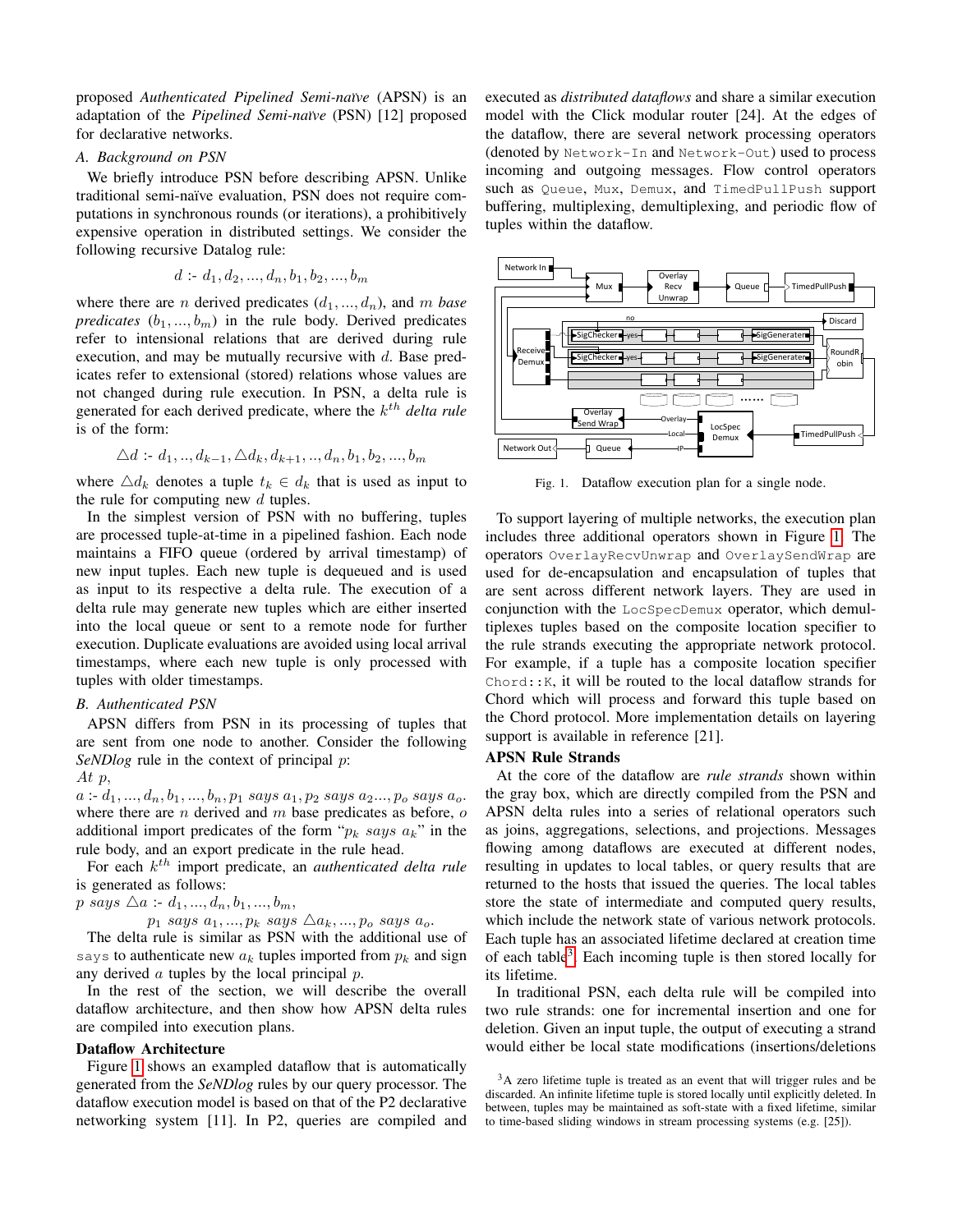to local tables), or generation of new messages which are then transmitted via the Network-Out operator.

APSN rule strands (shown as the first two gray boxes in Figure [1\)](#page-5-0) differ from PSN in the use of authenticated communication. This requires two additional operators shown in bold in the dataflow:

- The SigGenerator operator is used to sign outgoing tuples based on the private key of the local principal. Any outgoing tuple  $t$  that requires authentication is communicated as a  $(p, s, t)$  triplet, where p corresponds to the source principal, s is the signature generated by encrypting a message digest (essentially a cryptographic hash of  $t$ ) with p's private key.
- At the recipient node, the SigChecker operator authenticates incoming  $(p, s, t)$  triplets by decrypting s with the public key of p, and verifying that the decrypted contents matches the corresponding message digest.

The SigGenerator and SigChecker use a public-key cryptography scheme that can be computationally expensive. The SigChecker operator requires knowledge of the public key of the principal whom the dataflow is importing tuples from. Note that key management is an orthogonal problem to our work. In the simplest model, each node has full apriori knowledge of all the public keys of all other communicating peers. An alternative approach involves the runtime system to fetch public keys on demand (upon receiving a tuple that requires authentication) from a known CA, and cache the public key for future use.

Our declarative framework and runtime system do not preclude the use of other lightweight key management schemes or alternative schemes such as the *message authentication code* (MAC) which is computationally less expensive. MAC enables APSN to be more efficient but requires the use of shared symmetric keys among principals that wish to communicate. To support different levels of "says", an optional security level attribute can be included to the output of the SigGenerator operator. The SigChecker operator can then apply the appropriate level of authentication.

#### *C. Example: Path-Vector Routing*

We provide an example based on rule z2 used in the path vector protocol presented in Section [IV-A.](#page-3-1) The APSN delta rules for rule z2 are as follows:

$$
z2a \; \triangle route(Z, Y, P) : X \; says \; \triangle advertise(Y, P),
$$
  
\n
$$
accept Route(Z, X, Y).
$$
  
\n
$$
z2b \; \triangle route(Z, Y, P) : X \; says \; advertise(Y, P),
$$

 $\triangle$ *acceptRoute* $(Z, X, Y)$ .

Since rule z2 takes as input two predicates advertise and acceptRoute, two delta rules (shown above) are generated. These two delta rules are used to generate the dataflow strands labeled z2a@Z and z2b@Z in Figure [2.](#page-6-1) The first strand  $(z2a@z)$ takes as input advertise $(Y, P)$  tuples from the network. After each advertise tuple is verified by the SigChecker operator based on the public key of X retrievable from the local store, the advertise tuple is inserted via the Insert operator. All new advertise tuples not seen previously will be joined with matching tuples from the local acceptRoute table to generate new route tuples which are further inserted into the local route table.



<span id="page-6-1"></span>Fig. 2. Generated Rule Strands for rule z2.

The second strand  $(z2b@z)$  takes as input any tuple updates stored in its local acceptRoute table. Since the table is local, no authentication is required. A similar join is performed with the local advertise table to generate new route tuples. Since both delta rules insert into the local route table rather than export the output tuples to remote principals, they need not be signed. The rule strand for rule z3 would require a SigGenerator operator to generate the signature using the private key of Z before being sent.

APSN evaluation preserves the *authenticity* of tuples derived by *SeNDlog* rules. A tuple is authentic if it is derived from a *SeNDlog* rule that takes as input local tuples (that are trusted by the local principal) or authenticated tuples imported from other principals. In our execution framework, each tuple can be derived in two ways: (1) a *delta rule* generated from a regular Datalog rule that takes as input only local tuples to generate new derivations, or (2) an *authenticated delta rule* that takes as input a combination of local tuples and authenticated tuples imported from remote principals. For example, in Figure [2,](#page-6-1) both rule strands z2a@Z and z2b@Z take as input local acceptRoute tuples, and perform a join with incoming advertise tuples which are authenticated via the SigChecker operator.

#### VI. NETWORK PROVENANCE

<span id="page-6-0"></span>In this section, we demonstrate a variety of opportunities for cross-layer analysis on both security policies and network state within our unified declarative platform. The dataflow framework used in our system captures information flow naturally as distributed queries, which allows one to track the derivation of any network state for real-time and forensic analysis. *Network provenance* in *SeNDlog* is inspired by the database notion of *data provenance* to "explain" the existence of any network state. We capture network provenance naturally within our declarative framework as the building blocks of provenance such as derivation rules and authenticated derivations are already being used throughout the system. A similar notion of provenance in security has previously been formalized as *proof-trees* (e.g. [4], [26]), where the focus is on checking the correctness and authenticity of derived security policies.

# <span id="page-6-2"></span>*A. Taxonomy and Use Cases*

To illustrate network provenance, we make use of a *SeNDlog* version of the all-pairs reachable program introduced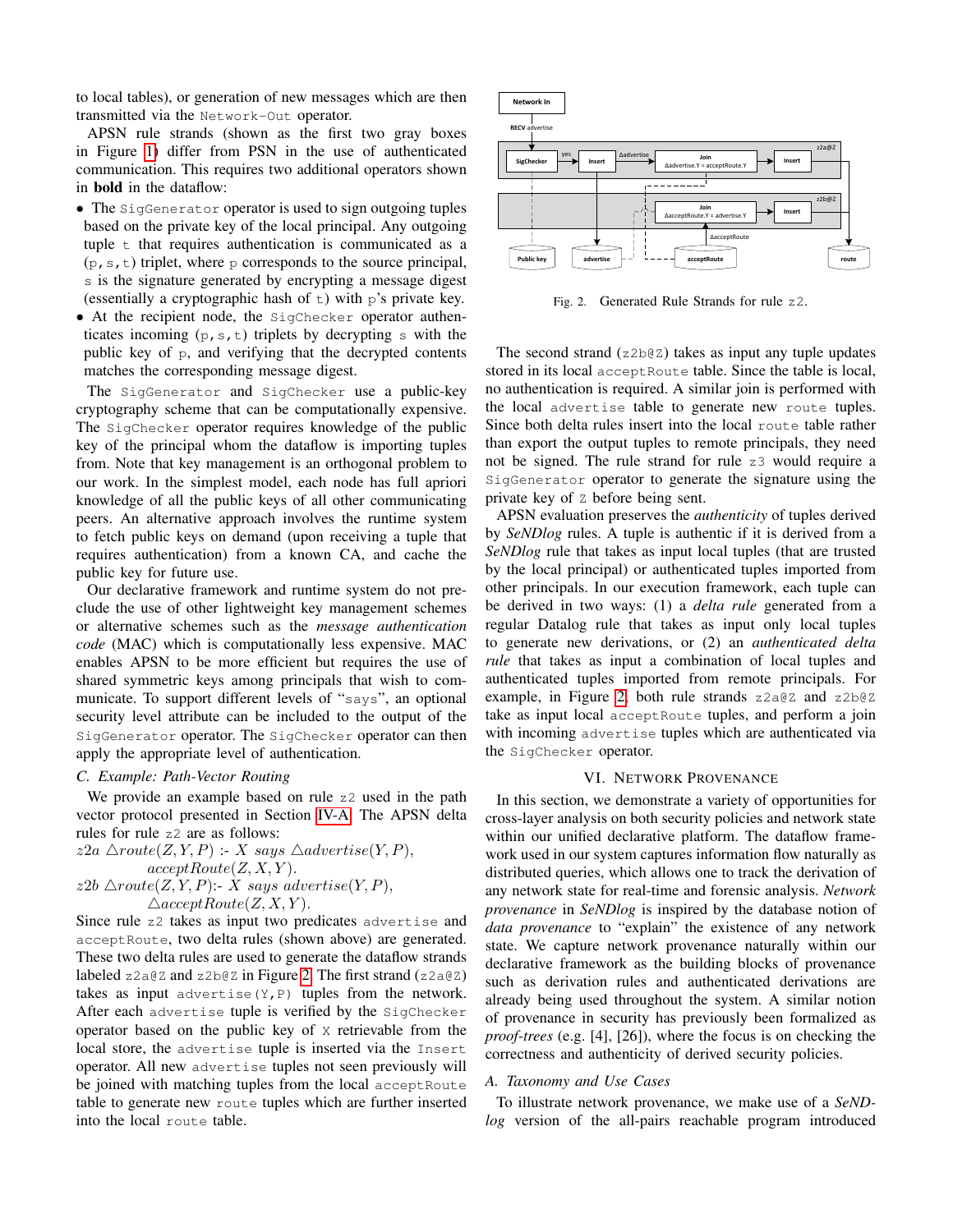in Section [II-B,](#page-1-1) with the additional use of says language construct. Given a three-node network consisting of three unidirectional links, Figure [3](#page-7-1) shows the provenance in the form of a derivation tree for reachable  $(a, c)$  derived at node a.



Fig. 3. *SeNDlog* provenance for reachable (a, c) in a's context.

The base tuples are at the leaves of the tree, namely link(a,b) and link(b,c). We annotate each operator (denoted by the oval) with the location (or context) where the rule is executed. Each node in the tree is asserted by a principal using "says". The provenance is *authenticated*, where individual nodes in the provenance tree need to validate the authenticity of the computed provenance using digital signatures. Each tuple in the derivation tree has an additional field denoted by  $\langle \ldots \rangle$  that encodes the principals used for deriving the tuple as an algebraic expression [27]. Here, we utilize + to represent a union, and  $\star$  to represent a join. Based on this algebraic expression, each principal can determine the other principals involved in deriving the fact, and hence determine whether to accept or reject this fact based on existing trust relationships.

In addition to encoding authenticity, the above derivation tree can be stored in a *local or distributed* fashion. In *local provenance*, the entire derivation tree is stored at node a. This requires each tuple to contain its entire provenance when communicated from one node to another. Meanwhile, in *distributed provenance*, provenance information is fetched on demand, and only points to the child derivations which are potentially stored on another node. Distributed provenance requires no extra communication overhead during query execution, but incurs the additional cost of querying the provenance in a distributed fashion. On the other hand, local provenance has the advantage of enabling trust policies (e.g. accepting or rejecting incoming tuples based on source origin) and at each node locally without having to execute a potentially expensive distributed query.

We can further classify provenance as either *online* or *offline*. Online provenance is maintained for network state that is currently valid (i.e. not expired), and *offline* provenance is kept even when the derivations have expired. Online provenance enables real-time diagnostics to detect anomalies at runtime, whereas offline provenance enable one to perform forensic analysis where historical data is used to correlate traffic patterns of attackers [3].

## <span id="page-7-2"></span>*B. Example: Network Traffic Traceback*

We provide an example based on the *SeNDlog* routing program presented in Section [IV-A.](#page-3-1) We modify the program to add additional rules for performing network traffic traceback [2]. The following *SeNDlog* program performs packet forwarding given the forwarding table at every router:

```
At Router,
 f1 packet(Pid,Dest,Data)@NextHop :-
         forwarding(Dest,NextHop), Router != Dest,
         P says packet(Pid,Dest,Data).
```
The forwarding table is computed by modifying the path vector protocol in Section [IV-A](#page-3-1) to compute the next Hop router along the shortest path to any given destination (Dest). Rule f1 forwards a packet Pid along the best path to Dest via the next Hop router. This payload is recursively routed by rule f1 to the destination.

<span id="page-7-1"></span>In order to traceback potential malicious traffic, one can annotate each outgoing packet tuple with its provenance. This can be in the form of *local provenance*, in which case the entire path (encoded in the packet's derivation tree) is forwarded with each packet tuple. In *distributed provenance*, states are maintained at every router to traceback the reverse path of each packet that is uniquely identified by its pid. If routers are untrusted, authentication can be achieved by adding a signature generated from each packet. Annotating every packet with its provenance can be expensive, both in terms of computation and bandwidth consumption. In the original IP traceback proposal, sampling is performed, where 1/20,000th packets are annotated with its provenance. Exploring such automatic optimizations in provenance computation is an interesting avenue of future work.

We note that a naïve implementation of network provenance may result in information leakage: the provenance of each tuple reveals information on the derivation rules used for its derivation. The leakage is especially problematic in the case of local provenance, where each tuple is shipped with its entire derivation tree, and nodes at remote locations can learn about derivation rules of nodes that are several hops away. For example, in the above traceback example, storing the provenance with each packet reviews the entire path traversed by each packet, and this may violate confidentiality policies of individual routing domains, and in addition, reveal import and export policies. If distributed provenance is used, such leakage can be mitigated since the child derivations require a network traceback which triggers a distributed query, and the source of each rule invocation can enforce access control over such queries. Another possibility that we are exploring is providing mechanisms where provenance information can be hidden based on security levels of principals, or stored only on specific trusted nodes.

### VII. EVALUATION

<span id="page-7-0"></span>In this section, we present the evaluation of several secure networked information systems developed using our platform. Our evaluation is based on the P2 declarative networking system [11], with enhancements to support the *SeNDlog* language and APSN. Our dataflow execution utilizes two signature schemes: (1) the OpenSSL v0.9.8b cryptographic libraries that generate 1024-bit RSA signatures given input data, and (2) keyed-Hash Message Authentication Code (HMAC) that generates a 160-bit SHA-1 cryptographic hash from the input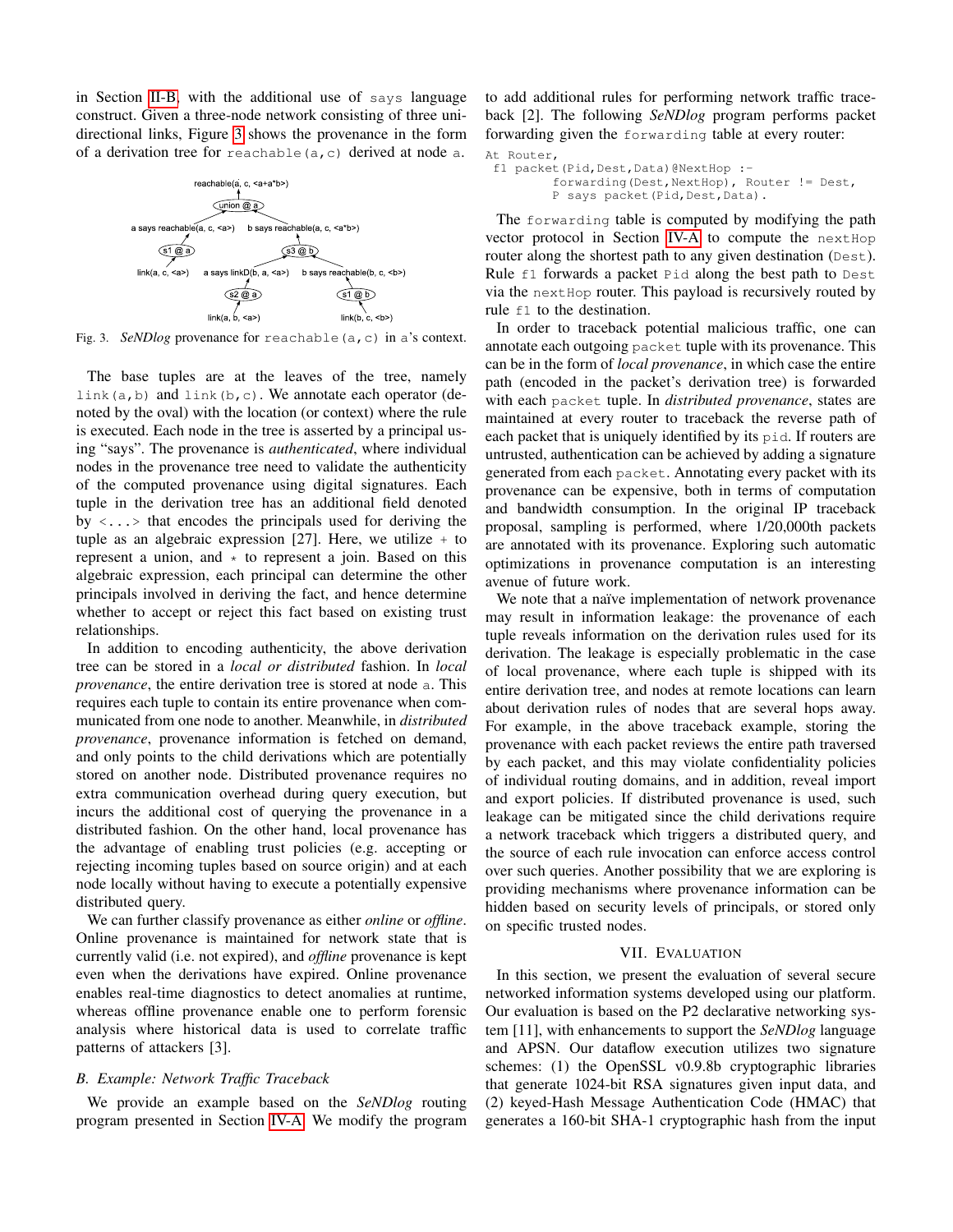data and a secret key. This allows us to validate that our implementation can support signature schemes as described in Section [V-B.](#page-5-0) For example, 1024-bit RSA signatures are the most expensive, while the HMAC approach is computationally less expensive but requires pair-wise symmetric keys. We further added runtime support to the P2 system to compute online, local and authenticated provenance (Section [VI\)](#page-6-0).

In previous work [10], [11], [12], it has been shown that performance of declarative networks is comparable to traditional imperative implementations. For example, a N-node declarative Chord implementation [11] resolves lookups via  $O(logN)$  messages as expected, and the latency numbers are within the same order of magnitude as the published numbers [16] of the MIT Chord deployment. Hence, we focus on experimentally quantifying the additional overheads incurred by *SeNDlog*'s security extensions and network provenance computations, by comparing directly with existing declarative network implementations.

Our performance metrics are as follows:

- Execution time (s): Time taken for a *SeNDlog* program to reach a distributed fixpoint in a static network.
- Average bandwidth utilization (KBps): The per-node average bandwidth utilization for executing a distributed *SeNDlog* program in a dynamic setting where nodes are continuously joining and leaving the network.
- Aggregate communication overhead (MB): The total traffic generated when executing a single *SeNDlog* program to fixpoint in a stable network.

# *A. Experimental Setup*

Our first set of experiments are executed within a local cluster with sixteen quad-core machines with Intel Xeon 2.33GHz CPUs and 4GB RAM running Fedora Core 6 with kernel version 2.6.20, which are interconnected by high-speed Gigabit Ethernet. The LAN environment allows us to isolate and examine CPU overhead of executing our platform within a controlled environment with high bandwidth. Our second set of experiments are conducted on the PlanetLab [18] testbed, where 80 geographically distributed nodes in Asia, Europe and North America are selected to execute our system. The PlanetLab testbed allows us to examine the real-world effects, such as bandwidth constraints and propagation delays imposed by geographic distances and queueing delays.

Our workload consists of the three *SeNDlog* programs presented in Section [IV.](#page-3-0) The *Path-Vector* program involves a distributed recursive query for computing all-pairs shortest paths. The rules used in this query are similar to that presented in Section [IV-A,](#page-3-1) with two additional local rules for computing the path with the minimum hop count for each source/destination pair of nodes. The *Chord* program extends the declarative Chord DHT [11] in *SeNDlog* with authenticated communication among all nodes (Section [IV-B\)](#page-3-2). The *PIER* program implements distributed query processing over the *Chord* DHT (Section [IV-C\)](#page-4-2).

To get an accurate measure of actual bandwidth utilization, we make use of the tcpdump system tool that allow us to intercept and measure all network packets transmitted from one P2 node to another.

#### *B. LAN Experiments*

In this section, we present the results of executing the *Path-Vector* query and *Chord DHT* on the local cluster. These two workloads are different: the first involves executing a distributed recursive query given a static network as input, while the second performs incremental maintenance of a Chord network and continuously issues Chord lookup requests in the background. Due to space constraints, we do not present PIER evaluation results on a LAN environment where the observations on performance overhead are similar to these two workloads. We will revisit an evaluation of PIER on PlanetLab later in this section.

## Path-Vector Routing Protocol

Our first experiment consists of executing the *Path-Vector* query on all 16 cluster nodes. We vary the network size from 16 to 128, where each cluster machine runs up to 8 P2 virtual nodes. As input to the *Path-Vector* query, we initialized a neighbor table where each node has an outdegree of 3.

Figures [4](#page-9-0) and [5](#page-9-1) show the aggregate communication overhead and completion latency for the *Path-Vector* query averaged over 8 experimental runs. In *Auth-RSA1024*, RSA signatures of 1024 bits are generated from each tuple and verified by the recipient nodes. *Auth-MAC* represents the HMAC-based authentication scheme while *Auth-None* does not utilize any authentication. As a performance/security tradeoff illustration, we include *Auth-RSA512*, which uses 512-bit RSA signatures but is less secure compared to *Auth-RSA1024*.

We make the following observations. For the largest network size of 128, a lightweight authentication scheme such as *Auth-MAC* results in a 10% increase in aggregate communication overhead, and a negligible increase in execution completition time. On the other hand, the most expensive signature scheme *Auth-RSA1024* leads to a 40% increase in communication overhead, and increases the completion time from 10s to 34s.

Since our experiments are carried out in a high-speed network, the additional overhead is due largely to the generation (and not transmission) of the signatures. Given that authentication with 1024-bit signatures represents an upperbound in performance overhead, we focus our evaluation on authentication overheads on this scheme, denoted as *Auth* in the rest of this section.

#### Chord DHT

Next, we study the performance characteristics of a *SeNDlog* implementation of the Chord protocol. The main difference compared to the previous *Path-Vector* query is the continuous execution flavor as opposed to a single program execution, where routing tables are incrementally maintained as nodes either and leave the network. Our experimented Chord network size consist of 128 nodes, and after all nodes have joined the Chord overlay at 1600s, random Chord lookup queries are issued simultaneously from 8 different nodes at three seconds interval for the next 400 seconds.

Figure [6](#page-9-2) shows the per-node bandwidth utilization over time, obtained by averaging tcpdump statistics gathered across all nodes at any point in time. After all nodes have joined the Chord network (at time 800s), the per-node bandwidth utilization stabilizes at 0.2KBps and 0.4KBps respectively for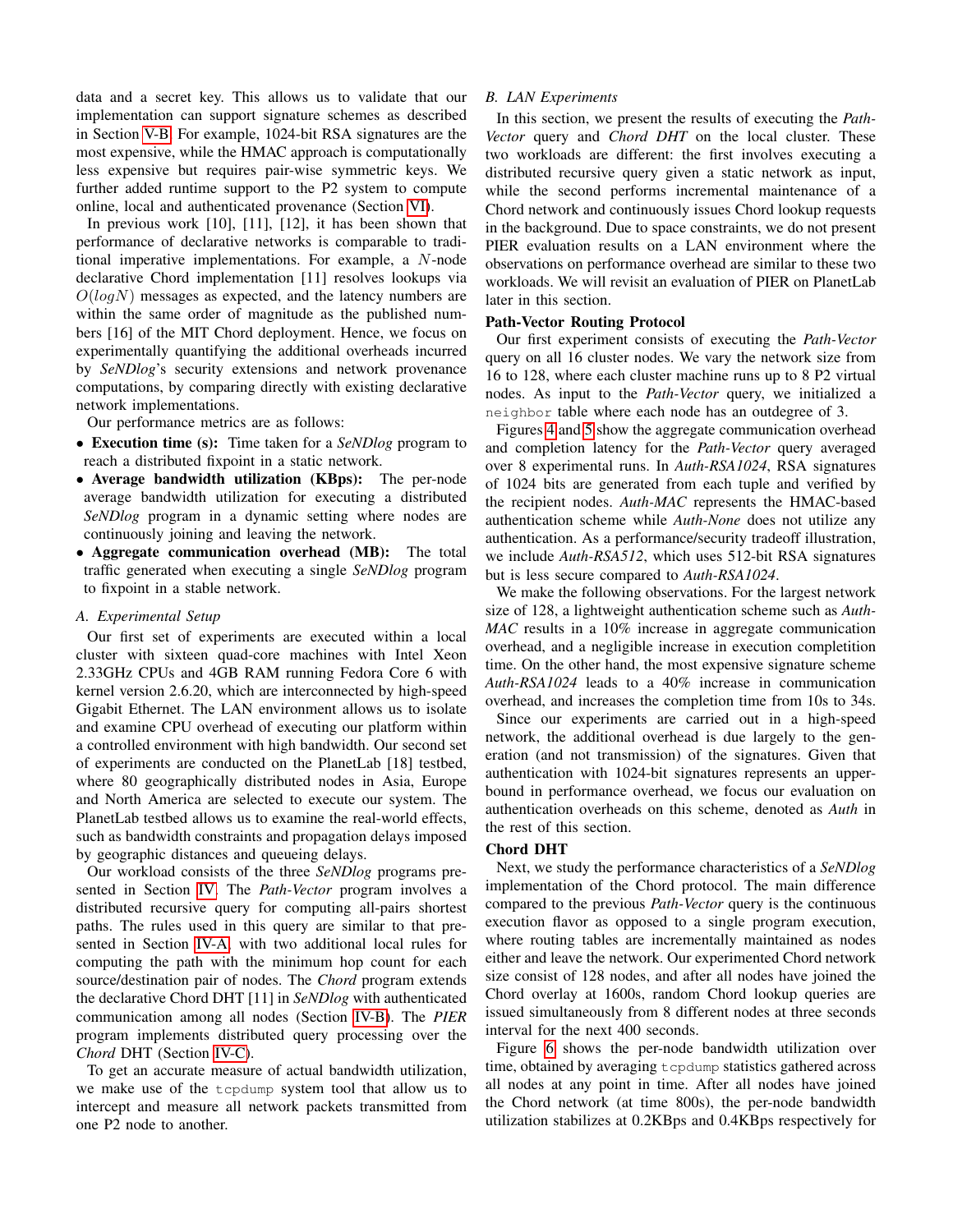

<span id="page-9-0"></span>Fig. 4. Per-Node aggregate communication overhead (MB) for Path-Vector.



 $\overline{0}$ 0.1 0.2 0.3 0 400 800 1200 1600 2000 2400 **Time Elapsed (s) Bandwidth Utilization (KBps)** Auth‐None  $\times$  Auth

⋙

Fig. 5. Query completion time (s) for Path-Vector.

<span id="page-9-2"></span>Fig. 6. Per-Node bandwidth utilization (KBps) for Chord on LAN.

*Auth-None* and *Auth*. At 1600s, Chord lookups are issued, where each lookup with random key is issued from a randomly chosen node to retrieve the IP address of the node responsible for the key. The bandwidth consumption increased due to the additional Chord lookups which require hop counts that are logarithmic [28] the size of the network on average.

We make two observations attributed to the smaller Chord messages (180 bytes per lookup message) and the continuous nature of the Chord protocol. First, *Auth* incurs twice as much bandwidth compared to *Auth-None*, which is larger compared to *Path-Vector*. Second, in Figure [7,](#page-10-0) the CDF of *Auth-None* and *Auth* of Chord lookup latency show that signature generation leads to a marginal increase in latency.

We observe that our earlier *Path-Vector* query workload incurs higher authentication overhead compared to Chord. This is largely due to the bandwidth intensive nature of the *Path-Vector* query, which is a distributed recursive query that executes to fixpoint over a large dataset. At 128 nodes, the average bandwidth utilization of the *Path-Vector* query is 45KBps, which is significantly higher compared to the bandwidth utilization of Chord which does periodic routing table maintenance. As a result, Chord incurs far lesser overhead in terms of signature generation, and this is reflected by the lower authentication overhead incurred by Chord.

#### *C. PlanetLab Experiments*

To examine the effects of bandwidth constraints and propagation delays over the wide-area, we deploy our *SeNDlog* implementations of Chord and PIER on PlanetLab. The Chord setup on PlanetLab is similar to that of the local cluster. In the PIER setup, we execute a distributed join of two tables with 100 tuples each, using the underlying *SeNDlog* Chord implementation as its routing layer. The distributed join query is issued after the Chord overlay has stabilized and the two input tables have been indexed by Chord.

Figure [8](#page-10-1) shows the average bandwidth utilization of Chord on PlanetLab. Compared to a similar LAN experiment in Figure [6,](#page-9-2) the bandwidth utilization of 0.2KBps and 0.4KBps for *Auth-None* and *Auth* are identical, validating that Chord is executing correctly on PlanetLab in terms of protocol messages. In terms of Chord lookup latencies, we note that Chord lookups on PlanetLab (Figure [9\)](#page-10-2) are an order of magnitude slower compared to a LAN environment (Figure [7\)](#page-10-0). We attribute the increase to real-world effects, where competing slices on PlanetLab contend for limited bandwidth and CPU resources. Hence, the performance penalty of authenticated

<span id="page-9-1"></span>communication is more apparent.

We make similar observations on executing the PIER distributed join on PlanetLab. Figure [10](#page-10-3) shows the execution progress of PIER in terms of percentage of results received: *Auth-None* requires an additional 30s to receive 50% of the result tuples. On PlanetLab, effects of congestion are more apparent, as reflected by the long-tailed distribution of the query results.

0.4 0.5 0.6

## *D. Network Provenance for Traffic Traceback*

In our final experiment, we perform an evaluation of the *SeNDlog*-based traffic tracing query as described in Section [VI-B](#page-7-2) in both the LAN and PlanetLab settings. This experiment serves to validate our runtime system support for network provenance, and also experimentally quantify the overhead of provenance computations concurrently with authenticated communication.

The experiment consists of 128 P2 virtual nodes executing on our 16-node cluster. The P2 nodes are used to emulate routers, where the *Path-Vector* query is executed on all 128 nodes to compute the forwarding tables used to determine the next hop along the shortest path from any given source to destination node. After the *Path-Vector* query has reached a distributed fixpoint, we execute the *SeNDlog* packet forwarding rule described in Section [VI-B,](#page-7-2) where 800-byte packets are continuously injected and forwarded from random sources to destinations at a rate of 160 packets/second. The forwarding rules are executed with the following settings (based on the labels in Figures [11](#page-10-4) and [12\)](#page-10-5):

- Regular communicates all packets without authentication and provenance.
- Prov annotates *local provenance* (the derivation tree storing information of the entire path traversed) to every packet that is being forwarded.
- AuthProv-MAC and AuthProv-RSA annotates *local provenance with authentication* to every packet using HMAC and RSA signatures.

Figure [11](#page-10-4) shows the CDF of packets delivery latency (the time elapsed between sending and receiving a packet) of the various schemes in a LAN environment. The additional overhead due to provenance generation and communication is negligible with marginal increase in the median latency. The use of HMAC for authenticated provenance leads to a 5% increase in median latency. In the worst case, using 1024 bit RSA signatures increases the median latency significantly,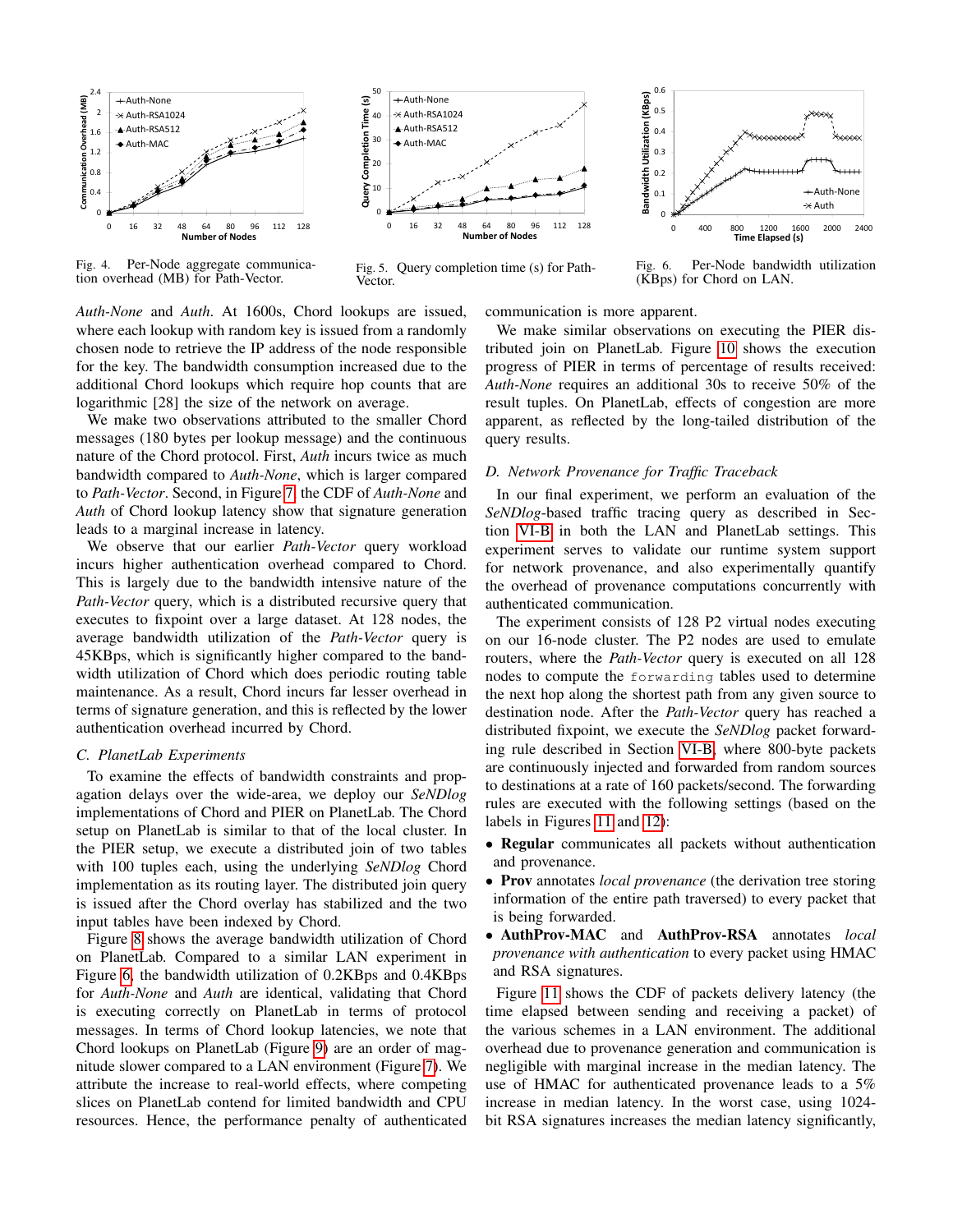



<span id="page-10-1"></span><span id="page-10-0"></span>Fig. 8. Per-Node bandwidth utilization (KB/s) for Chord on PlanetLab.





<span id="page-10-2"></span>Fig. 9. CDF of Chord lookup latency on PlanetLab.



<span id="page-10-3"></span>Fig. 10. Query progress over time for PIER on PlanetLab.

Fig. 11. CDF of packet delivery latency for traffic traceback on the local cluster.

<span id="page-10-5"></span>Fig. 12. CDF of packet delivery latency for traffic traceback on PlanetLab.

although in a high-bandwidth LAN environment, the absolute

increase is less than 0.05 seconds. On PlanetLab, the relative overhead of authenticated provenance is mitigated by the bandwidth limitations and larger WAN latencies, as shown in Figure [12.](#page-10-5) On PlanetLab, the relative increase in median latency is marginal, but on all schemes, we observed a long-tailed distribution in latencies due to network congestion.

#### *E. Summary of Results*

In summary, our experiments validate *SeNDlog* implementations of the path-vector protocol, Chord DHT, and distributed DHT-based joins. We note that the performance overhead of authentication depends on the type of authentication scheme used (e.g. HMAC vs RSA), and also the nature of the *SeNDlog* protocol being executed. A bandwidth-intensive distributed recursive query of large input tables will incur large overhead due to signature generation, while a continuous incremental protocol such as Chord DHT incurs less overhead. The overhead due to authentication may be mitigated with alternative authentication schemes that achieve different performance/security tradeoffs, and the use of tuple batching to amortize the cost of signature generation (at the expense of increased convergence times).

In addition, we validate and evaluate experimentally our system support for distributed authenticated provenance. On PlanetLab, the relative overhead of authentication and provenance is lower compared to a LAN environment, as the increased overhead is amortized by the larger inter-node latencies.

#### VIII. RELATED WORK

This paper builds upon our initial *SeNDlog* language design [29] with an exploration of new use cases in various networked information systems such as performing distributed joins in an authenticated fashion, layered authentication, query <span id="page-10-4"></span>processing techniques, as well as an evaluation of a prototype implementation. Additionally, reference [30] discusses the notion of *quantifiable provenance* where a trust value can be computed based on a tuple's lineage, and proposes optimization techniques such as sampling to compute and maintain distributed provenance efficiently. We adopted the use of *composite location specifiers* from the MOSAIC [21] declarative network composition platform.

Our work is related to a large literature on access control in distributed systems (e.g. [4], [5], [8], [6], [7], [9]). In addition, through our use of declarative networking techniques, our work is related to a large literature of network specification languages. Our system extends and unifies these bodies of work to enable a unified declarative platform for developing secure networked information systems.

While access control in database systems is a well-explored topic, to our best knowledge, the usage has been limited to traditional database management systems. In recent months, security and access control policies are becoming increasingly integrated with stream processing systems (e.g. [31], [32]), as distributed stream processing systems become pervasively deployed on potentially untrusted networked environments (e.g. RFID, sensors, wireless mobile devices). While our paper focuses on securing declarative networks, as future work, we would like to further explore applying our framework to other distributed stream processing environments.

## IX. CONCLUSION AND FUTURE DIRECTIONS

In this paper, we present a unified declarative platform for specifying, implementing, analyzing and auditing large-scale secure information systems. Our three main contributions are as follows: (1) a unified declarative language, (2) authenticated query processing techniques for distributed settings, and (3) support for network provenance within a declarative